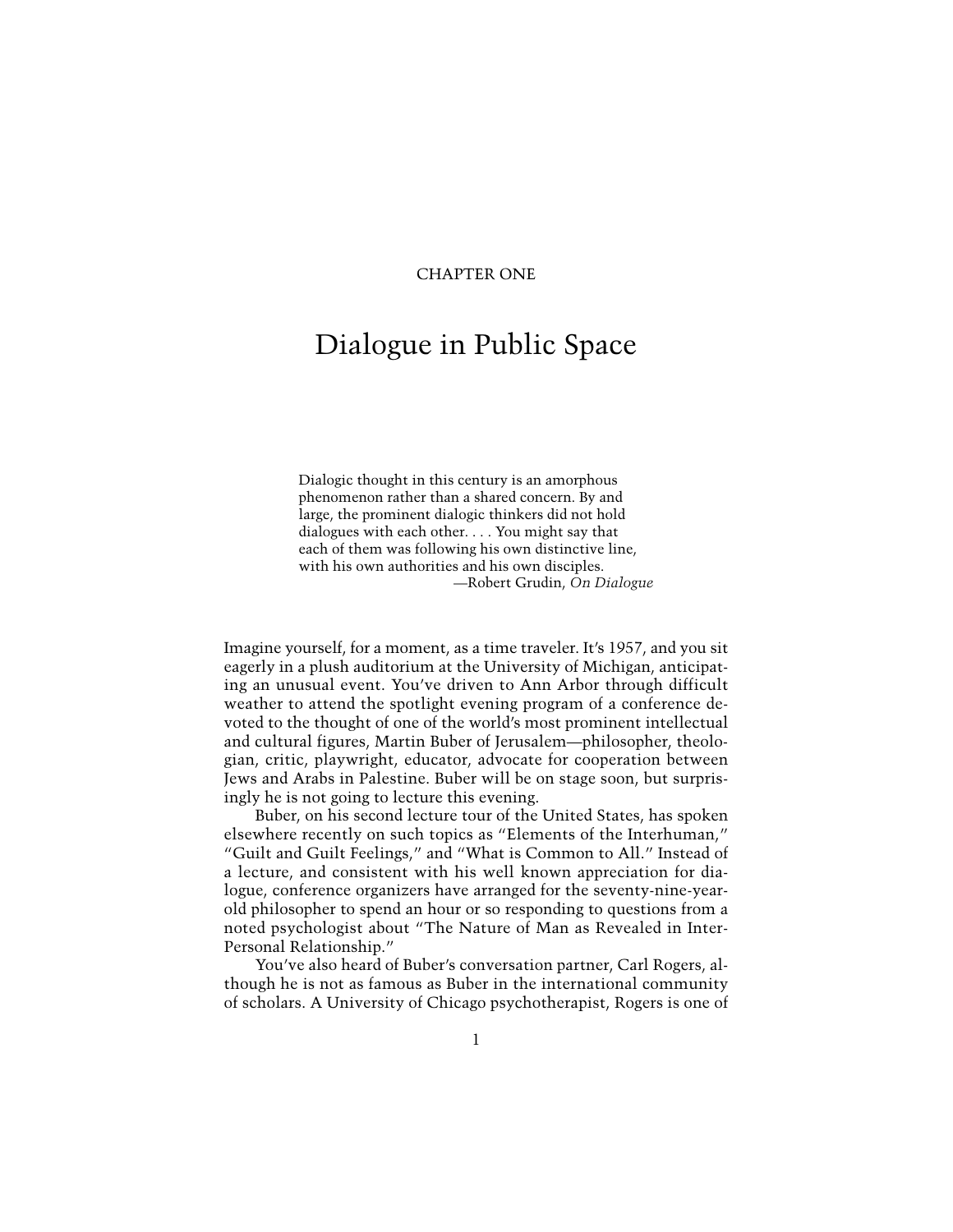those rare college professors who imprint popular culture with a striking and fresh point of view. He has been mentioned recently on national radio and television and was profiled in *Time* magazine for his controversial claim that everyday people possess significant psychological resources they can use to help themselves, rather than having to rely on the answers and techniques of professional psychologists and psychiatrists. Professionals need to listen more and diagnose less, he thought. In his vocabulary, therapy ought to be "client-centered" rather than treatment-centered or therapist-centered, and should help clients discover their own answers. Successful therapy, for Rogers, involves dialogue between person and person. Successful therapy, in fact, is based on dynamics not very different from those of any successful relationship.

A dialogue on dialogue, between prominent dialogic thinkers: a rare and intriguing event. Most people in the audience are unaware that it almost didn't happen.

Just a month before the conference, Buber, lecturing at the Washington School of Psychiatry (he gave the same lecture at this conference, too), essentially dismissed public dialogue as impossible, arguing that attempts at dialogue before an audience were "separated by a chasm from genuine dialogue" (Buber, 1957b, p. 113). When people are tempted to perform for audiences in addition to speaking with each other, he said, a vital element of dialogue—spontaneity—is sacrificed. An interhuman relation, according to Buber's thinking at that time, could not rely on performance, and audiences necessitate performances. The spontaneous directness and honesty of dialogic communication is presumably a nonpublic if not private interchange. Buber, however, expressed no reservation about talking with Rogers on stage. Why? According to his friend and translator Maurice Friedman (personal communication, 22 October 1991)—who also moderated the event—he simply didn't expect anything truly significant to occur, much less a dialogue that scholars in the human sciences would remember and consult for decades.

Earlier, behind the scenes, the man responsible for organizing Buber's U.S. tour tried to get the conversation with Rogers cancelled. Leslie Farber, chair at the Washington School of Psychiatry, had invited Buber to the United States and arranged for the bulk of the funding. Although he did not object to Buber speaking at various universities, Jewish centers, and other venues across the country, he did object to this one event at the Michigan conference, and asked the conference organizer to drop the dialogue from the program. Farber evidently thought that the Buber–Rogers conversation might concern psychiatry, a sub-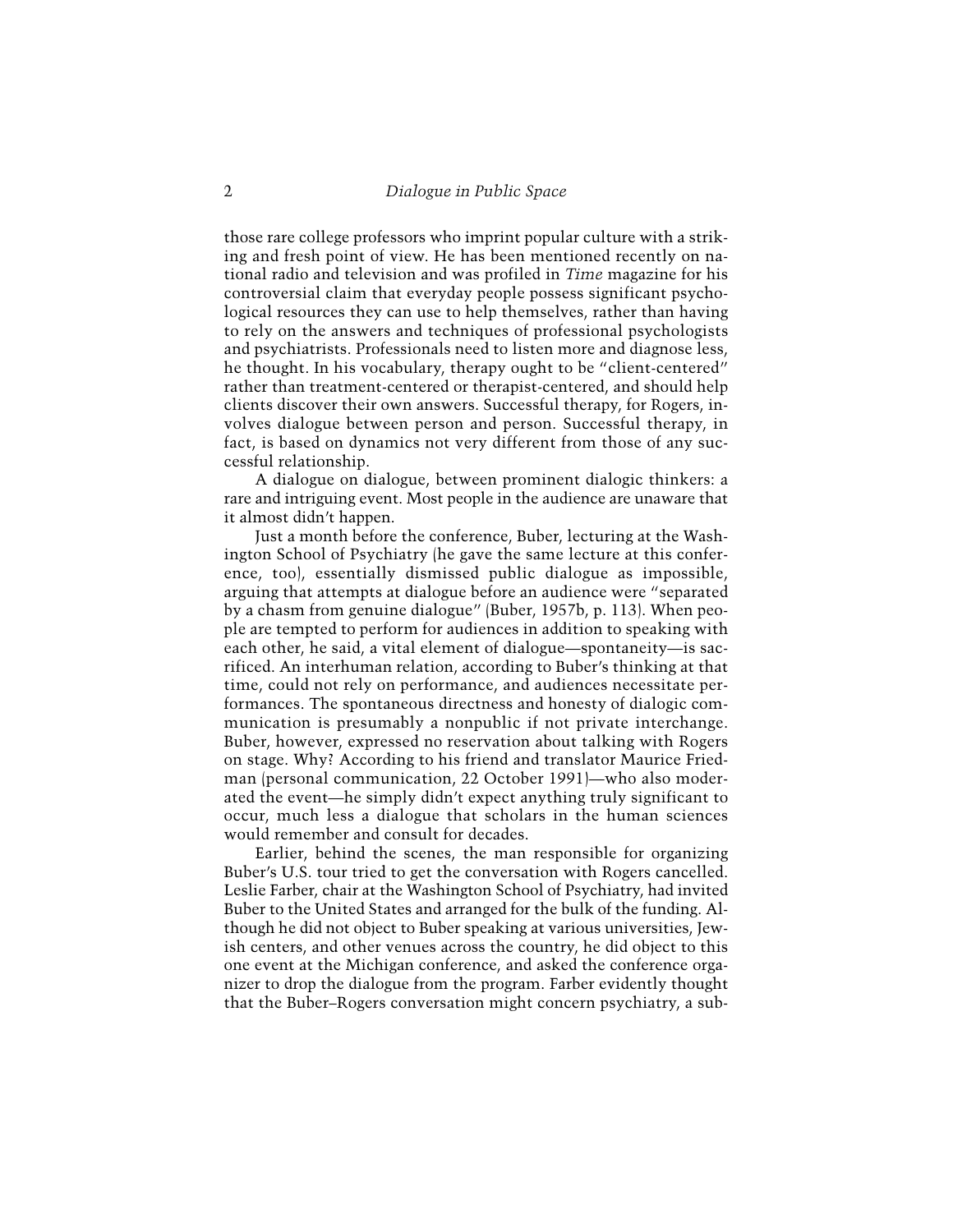ject he wanted discussed exclusively at Buber's seminars in Washington, D.C. (Baldwin, 1957b). As a result, the event disappeared briefly from the draft program developed for Michigan's conference. Apparently, however, Buber disagreed, and it was reinstated. One important detail, however, remained unresolved, even as people were on their way to Rackham Auditorium for the Buber–Rogers dialogue.

Sitting in the audience, you notice that audiotape equipment has been set up to record the event. The taping almost doesn't happen either.

Buber, you see, didn't want to be recorded. He'd refused to be filmed or even audiotaped at the Washington lectures, even though Farber had arranged for a special grant to support the filming. Buber also believed that technological "contrivances" interfered with dialogue. He explained his refusal to Farber: "My experience is . . . that being filmed slackens the spontaneity of the dialogue, and this is what I need most: full spontaneity. This was my motive when some days ago I refused Dean Pike to have a dialogue with him televised. I am sure you understand that here the negation of certain modern technical means *in this connection* comes from a vital source" (Buber, 1991a, pp. 605–606).

So Buber had personal and conceptual objections not only to attempting dialogue before an audience but also to being taped. Why had he agreed to be taped this evening? Evidently in the hour before the dialogue, during their first introductions to each other, Rogers reassured Buber that he had taped many therapy sessions successfully without the machines or microphones becoming intrusive. Perhaps, too, Buber's low expectations for the interchange with Rogers led him to conclude that the decision to tape wouldn't matter much anyway.

It did matter—very much. Because of the tape, generations of scholars would have a record of an important and revealing event in the history of the human sciences. What Buber and Rogers said that evening would reverberate through the tangle of subsequent decades, addressing concerns and crises that confront world cultures still, as we begin a new millennium. As never before, the challenges of a public sphere are the challenges of integrating or amplifying unfamiliar voices so that they may not only hear and respond to each other across moral and cultural differences, but that these voices may also be heard by relevant new audiences. Democratic dialogue and deliberation depend on a nonacquiescent and informed public forum. That forum is increasingly mediated in ways that would have worried Buber, yet at the gate to the twenty-first century, computerized online culture, to cite only one example, is not only increasingly mediated and technically intricate but more interactive than mediated communication has ever been. But was Buber somehow right? Or is genuine dialogue, after all,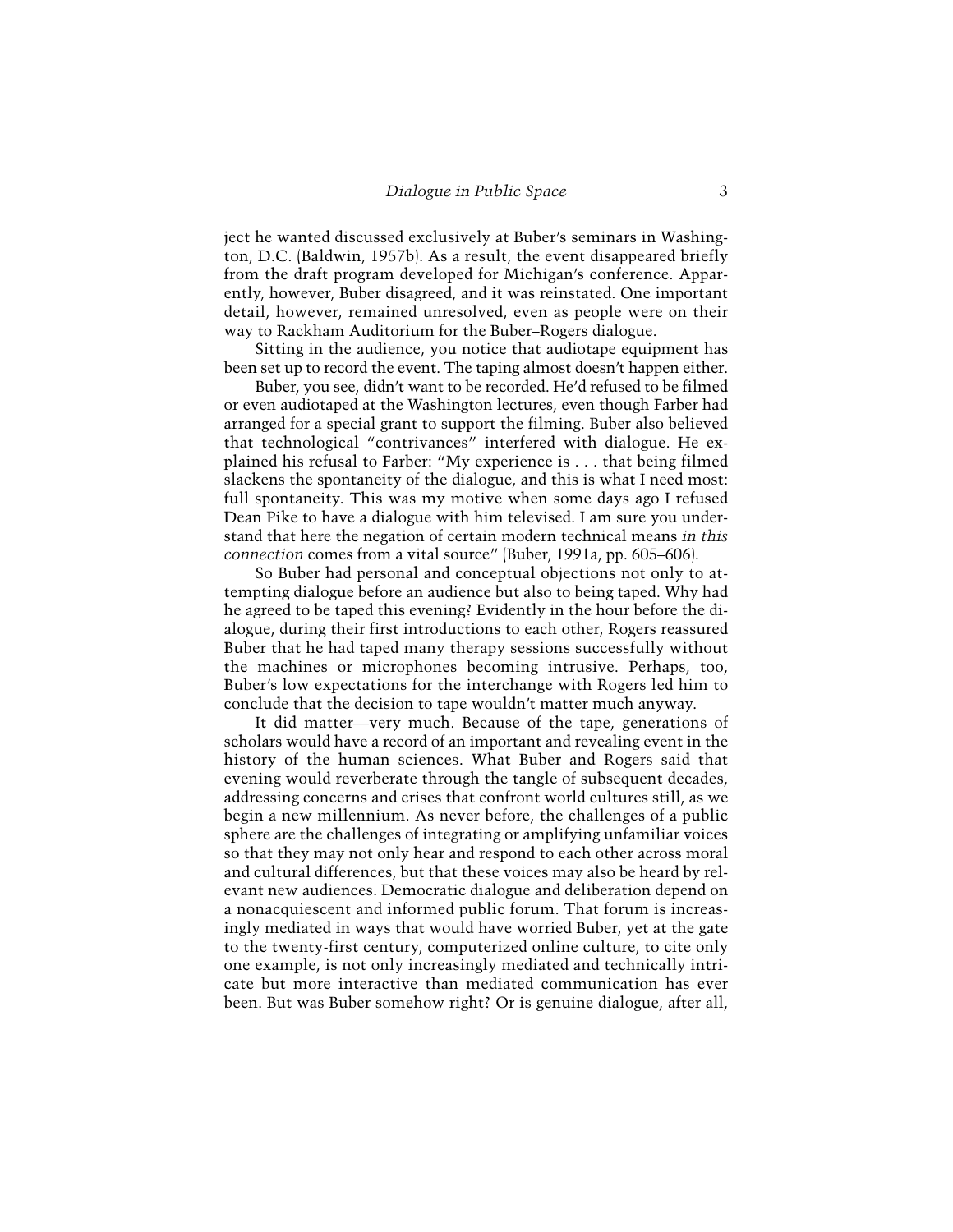possible in a public setting? What might be its contours? Its effectual space? Its limits? Its invitation for change?

Today, looking back from the experience of contemporary challenges to the public sphere, we realize why the 1957 Buber–Rogers conversation is so intellectually rich and suggestive. Because of it, Buber himself changed his mind about the potential for public dialogue. Because of the success of the dialogue, and despite the large audience and tape equipment, Buber realized that public contexts don't necessarily preclude genuine dialogue. When a 1957 Buber lecture/essay was to be reprinted in his 1965 collection, *The Knowledge of Man*, Buber asked Friedman, his editor and translator, to delete a key passage about how publicity taints dialogue; this request was primarily motivated by the quality of his exchange with Rogers (Buber, 1965b, p. 184). Buber, who could be crusty and blunt, told Friedman afterwards that although he treated Rogers gently ("I was very kind to him. I could have been much sharper" [Friedman, 1983c, p. 227]), he appreciated how the psychologist had truly brought himself to the stage as a person, and he thought that real dialogue had occurred. An example of the personal level Rogers sought for the dialogue can be seen in how he didn't back down about their supposed focus. Not only was their dialogue almost cancelled at Farber's request, but Farber had even asked Buber not to speak with Rogers—the psychotherapist—about psychotherapy. Buber mentioned this when the two first met an hour or so prior to the dialogue. Rogers considered it but concluded that there was no better topic they could explore in front of this audience. A colleague later recounted Rogers's sly decision that although "Buber might not be able to speak to him about psychotherapy, there was nothing to stop him from speaking about psychotherapy to Buber" (Pentony, 1987, p. 420). Conversation, the improvised verbal dance of communication partners, can never be controlled from only one side. Rogers knew that, and Buber did too.

So what Buber once thought couldn't happen—a genuine sense of dialogue in a public setting—turned out to be possible after all; he and Rogers created a conversation that rewards our close attention to its content and process. It provides important clues for how to enable dialogue more readily and with greater impact in contemporary public political and cultural arenas.

We are placing the Buber–Rogers dialogue at the symbolic center of an extended study of the implications of dialogue, a study in which personal and interpersonal decisions must be seen in the context of media decisions. Some things these two men did that evening (their process) and some things they talked about (their content) capsulize important insights for sustaining a public democracy in which citizens can speak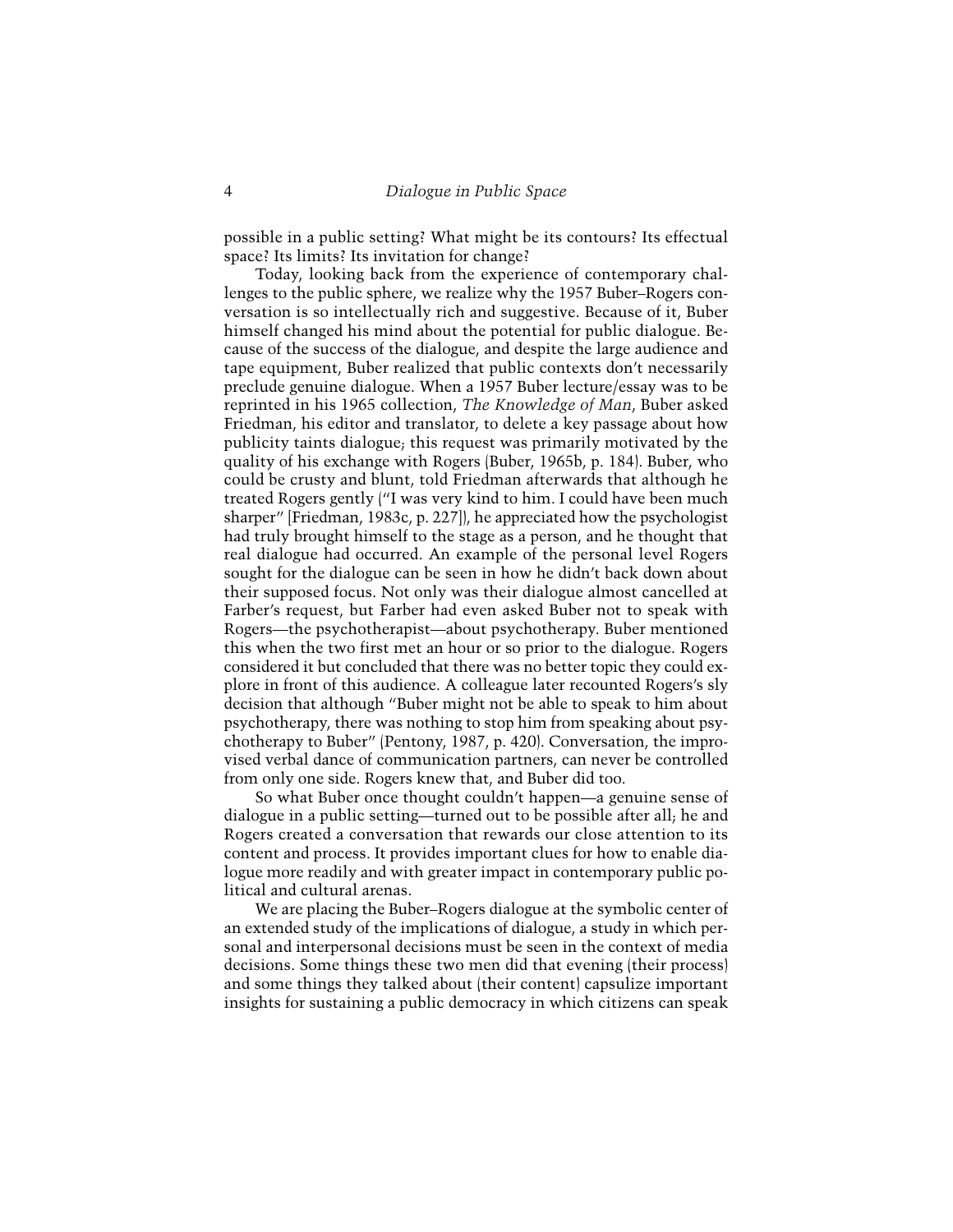with voices that are heard and responded to. This has personal implications for identity and relational satisfaction. It has equally crucial public implications for community development and governmental decision making. The personal inevitably blends with the political where dialogue emerges.

## PUBLIC DIALOGUE: ASPIRATION AND SUSPICION

Contemporary public life is characterized by vigorous attempts to elevate dialogue as a goal and equally prominent attempts to denigrate it as an unrealistic ideal. Politicians and other citizens have taken to applying the term "dialogue" whenever they want what they say to have a special sheen. "Talk" isn't good enough, "conversation" sounds pretty folksy, and "communication" is too neutral or stilted for their taste. Calling for "dialogue" makes any venture seem solemn, elevated, even noble. Often, however, use of the term apparently means merely that some group wants more air time for a point of view that it's convinced will defeat competitors if heard by enough listeners. Trading opinions does not show that dialogue is happening any more than extensive class discussion necessarily shows that students are learning something.

This superficial linguistic tactic impoverishes what Buber and others wanted to understand as genuine dialogue, transforming it into a freewheeling form of interpersonal advertising. Nothing could be farther from Buber's vision. As he said in one of the Washington lectures presented just prior to the dialogue with Rogers:

The chief presupposition for the rise of genuine dialogue is that each should regard his partner as the very one he is. I become aware of him, aware that he is different, essentially different from myself, in the definite, unique way which is peculiar to him, and I accept whom I thus see, so that in full earnestness I can direct what I say to him as the person he is. Perhaps from time to time I must offer strict opposition to his view about the subject of our conversation. But I accept this person, the personal bearer of a conviction, in his definite being out of which his conviction has grown—even though I must try to show, bit by bit, the wrongness of this very conviction. I affirm the person I struggle with: I struggle with him as his partner, I confirm him as creature and as creation, I confirm him who is opposed to me as him who is over against me.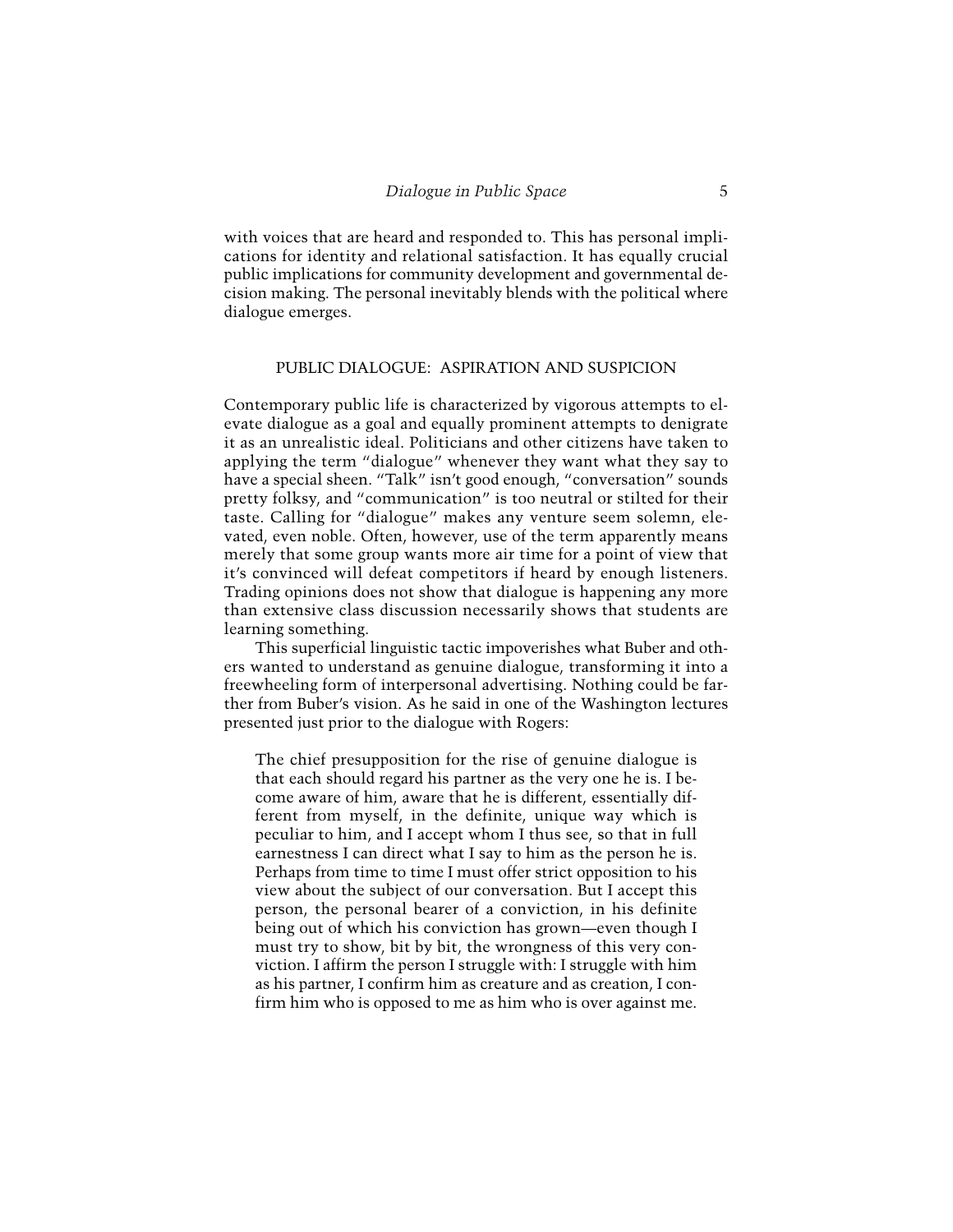It is true that it now depends on the other whether genuine dialogue, mutuality in speech arises between us. But if I thus give to the other who confronts me his legitimate standing as a man with whom I am ready to enter into dialogue, then I may trust him and suppose him to be also ready to deal with me as his partner. (Buber, 1965b, pp. 79–80)

In this brief passage, Buber both defines the central concept of this book and grounds dialogue as radical availability to otherness, an otherness of cultural differences, interpersonal styles, new ideas, and unanticipated horizons. Some readers who have not studied Buber may only recall that his name has been associated with a weak or soft expressivism, a "have a nice day" or a "wouldn't the world be a better place if we were nicer to each other?" brand of philosophical platitude. Buber was tougher than that; such a curious misreading is undercut by a simple comparison to his published work, and the most cursory survey of his life. We can create dialogue if we are capable of being surprised by what is not-us, and we can recreate it even as we oppose that otherness. In an earlier essay also delivered as a Washington School of Psychiatry lecture, Buber described genuine conversation as involving "acceptance of otherness" (1965b, p. 69) and stipulated an ethic of persuasion that could guide any citizen in the public sphere:

The desire to influence the other then does not mean the effort to change the other, to inject one's own "rightness" into him; but it means the effort to let that which is recognized as right, as just, as true (and for that very reason must also be established there, in the substance of the other) through one's influence take seed and grow in the form suited to individuation. Opposed to this effort is the lust to make use of men by which the manipulator of "propaganda" and "suggestion" is possessed, in his relation to men remaining as in a relation to things, to things, moreover, with which he will never enter into relation, which he is indeed eager to rob of their distance and independence. (p. 69)

Dialogue in Buber's sense, therefore, involves an exceptional openness to otherness, but it is not an unreflective or gullible acceptance or tolerance. Partners in genuine dialogue also say no: they oppose, explore, argue, and willingly influence others. But all this occurs under the responsible condition of remaining open to influence. When he described his own intellectual development to Rogers in Ann Arbor, Buber re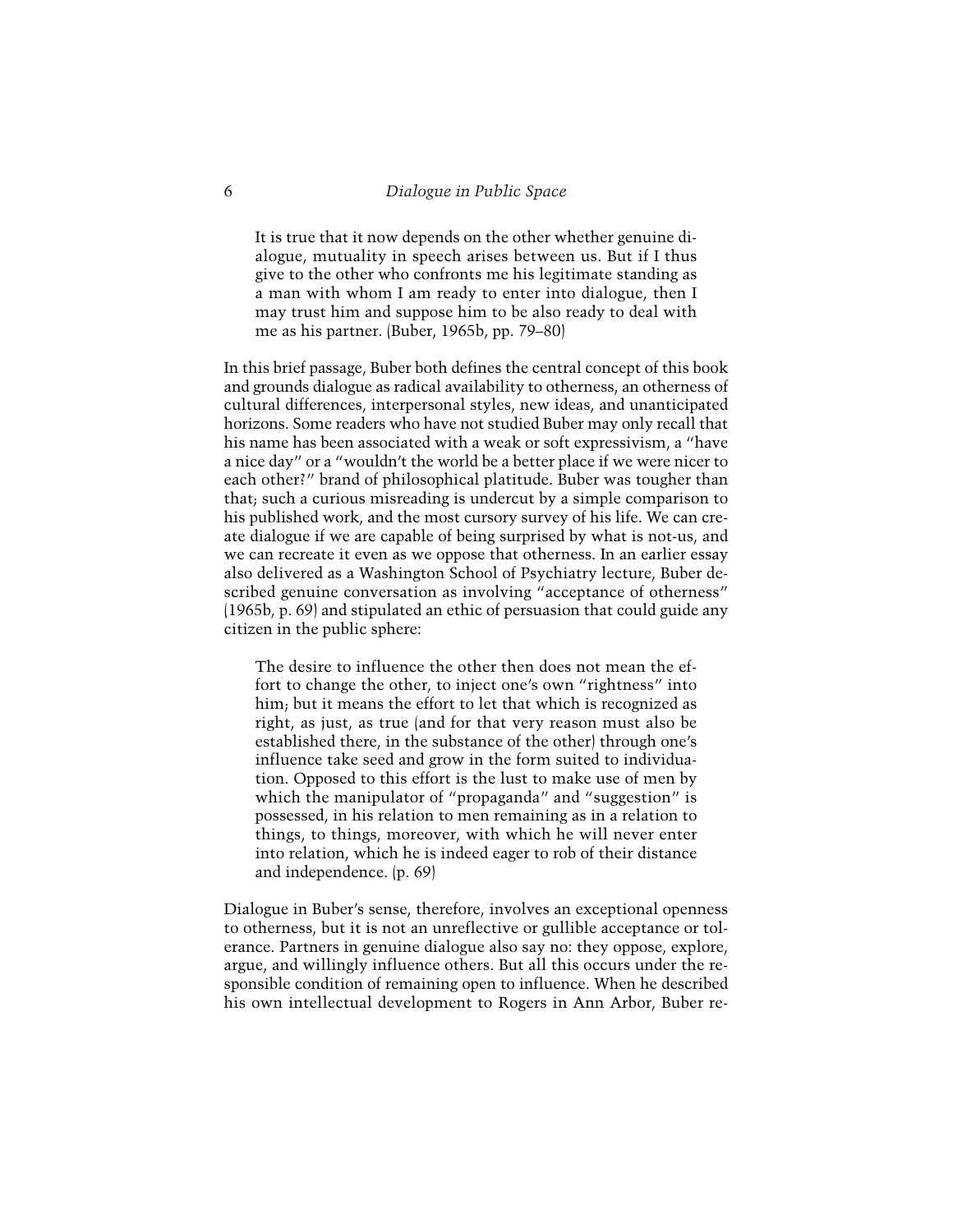ported that even as a young man, "I felt I have not the right to want to change another if I am not open to be changed by him as far as it is legitimate" (turn  $#4$ ).<sup>1</sup> Can there be a task in contemporary culture that is as important, or as risky, as encouraging such engagement in dialogue?

Perhaps it is the risks of such a dialogue that lead some critics to dismiss it, or to diminish its practicality in an age of mass media that is said to atomize listeners, rob them of their vitality, and make their personal access to each other more and more difficult. Buber himself, remember, worried about this. Others have become convinced that the very project of dialogue is doomed. According to sociologist and social critic Jacques Ellul (1985), when language "uses a loudspeaker and crushes others with its powerful equipment, when the television set speaks, the word is no longer involved, since no dialogue is possible" (p. 23). The increasing dominance of media technology in contemporary life led another prominent sociologist, Franco Ferrarotti (1988), to bemoan "the end of conversation," in part because media merely provide a "vocation for narcissism" (p. 13). The fear that genuine dialogue is diminished or eliminated because people have become too individualized, too selfish, and too used to being passive message consumers is also developed in the highly influential work of Bellah and his colleagues (1985), in Postman's (1985) critique of television, and in Berger, Berger, and Kellner's (1974) attribution of much of the same problem to an increasingly technologized, mass-mediated world that has made humans "anonymous" and experientially "homeless."

Our analysis also enters a somewhat different contemporary cultural conversation (in some ways a debate) concerning how much the public sphere should rely on citizen dialogue. It has a long history but at best an uncertain or amorphous resolution. In the early years of the twentieth century, two other famous intellectuals disagreed about the potential, and in some ways the shape, of open communication in the polity. Their interchange sets the table, so to speak, for our book.

Walter Lippmann, author of *Public Opinion* (1922) and other influential works, profoundly mistrusted the ability of common citizens to cope with the ever more complex choices necessary to engage the modern technologized world. He was especially concerned about how the media system complicated the choices of the worldwide audience for news. Effective newspapers should relay correct versions of events to common people; public opinion was the state of readers' and listeners' ability to apprehend events with minimal distortions such as the "stereotypes" he wrote about so persuasively. Lippmann believed that only a select group of technical or political experts—a scientific intelligentsia working largely behind the scenes—would be qualified enough,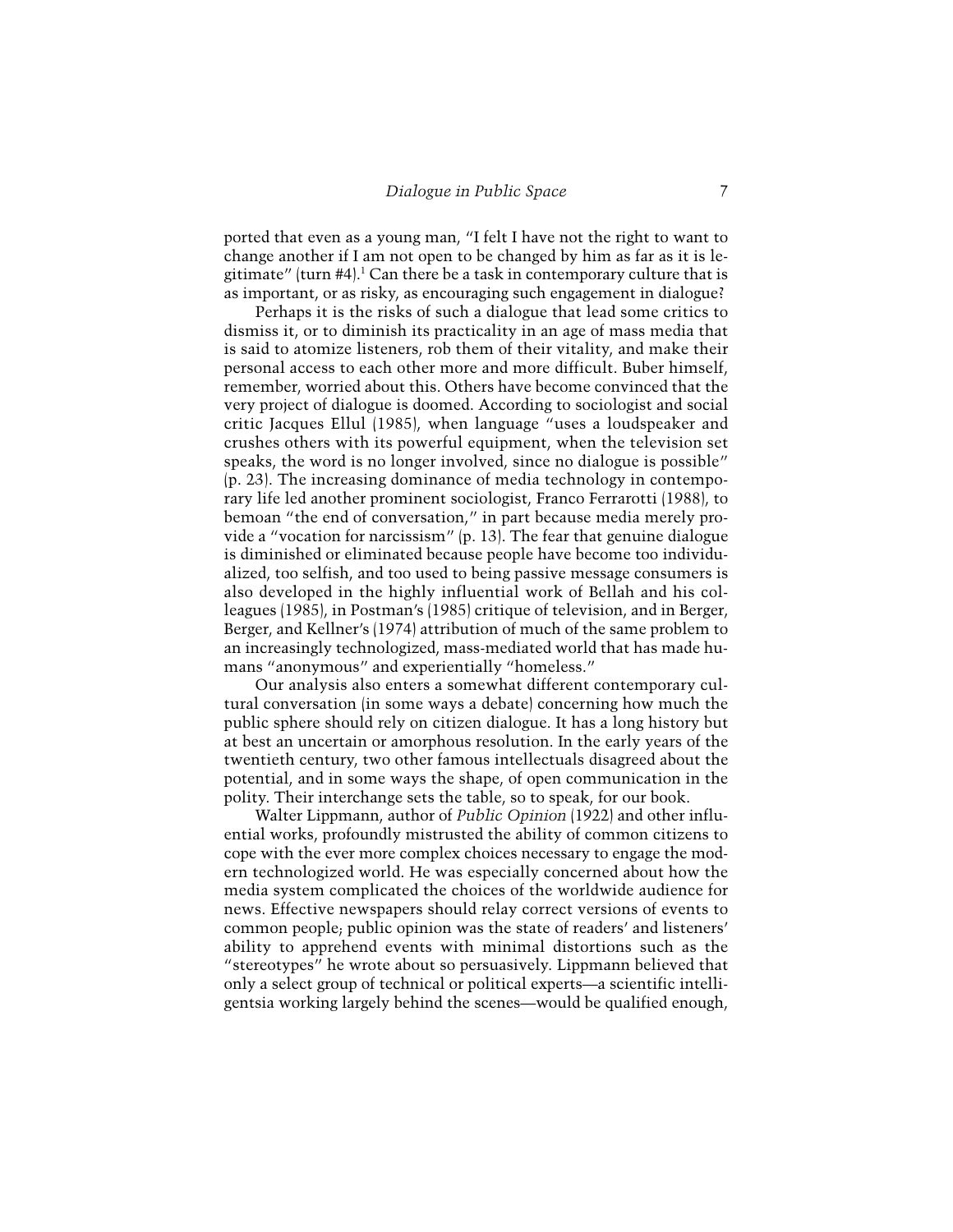or well enough versed in assessing or measuring the truth, to negotiate the maze of new and daunting options. Only experts could be trusted to make the informed choices that could benefit the social order.

In *The Public and Its Problems* John Dewey (1927) argued, to the contrary, that common people can become powerful democratic decision makers to the extent that they have access not just to technical or arcane information, but to *each other*. For Lippmann, the role of the citizen was to be well informed about the experts' opinions and to see things accurately. Dewey thought the citizen's prime role was communication, and he trusted how everyday people understand the importance of mutual participation for shaping democracy. The conclusion of *The Public and Its Problems* makes it clear that interpersonal learning is the essence of public life. "Systematic and continuous inquiry into all the conditions which affect association and their dissemination in print is a precondition of the creation of a true public," Dewey wrote (p. 218). But these means of inquiry are mere tools. "Their final actuality is accomplished in face-to-face relationships by means of direct give and take. Logic in its fulfillment recurs to the primitive sense of the word: dialogue" (p. 218).

In this way, Dewey framed his reply to Lippmann with an impassioned plea for a conversational public life that engages decision makers representing all stations of class, power, citizenship, or cultural identity. James Carey (1989) has characterized the Dewey position particularly well:

Dewey's response takes a number of turns. Public opinion is not formed when individuals possess correct representations of the environment, even if correct representations were possible. It is formed only in discussion, when it is made active in community life. Although news suffers from many of the deficiencies Lippmann cites, its major deficiency is not its failure to represent. The line between an adequate image and a stereotype is impossible to draw anyway. The purpose of news is not to represent and inform but to signal, tell a story, and activate inquiry. Inquiry, in turn, is not something other than conversation and discussion but a more systematic version of it. What we lack is the vital means through which this conversation can be carried on: institutions of public life through which a public can be formed and can form an opinion. The press, by seeing its role as that of informing the public, abandons its role as an agency for carrying on the conversation of our culture. We lack not only an effective press but certain vital habits: the ability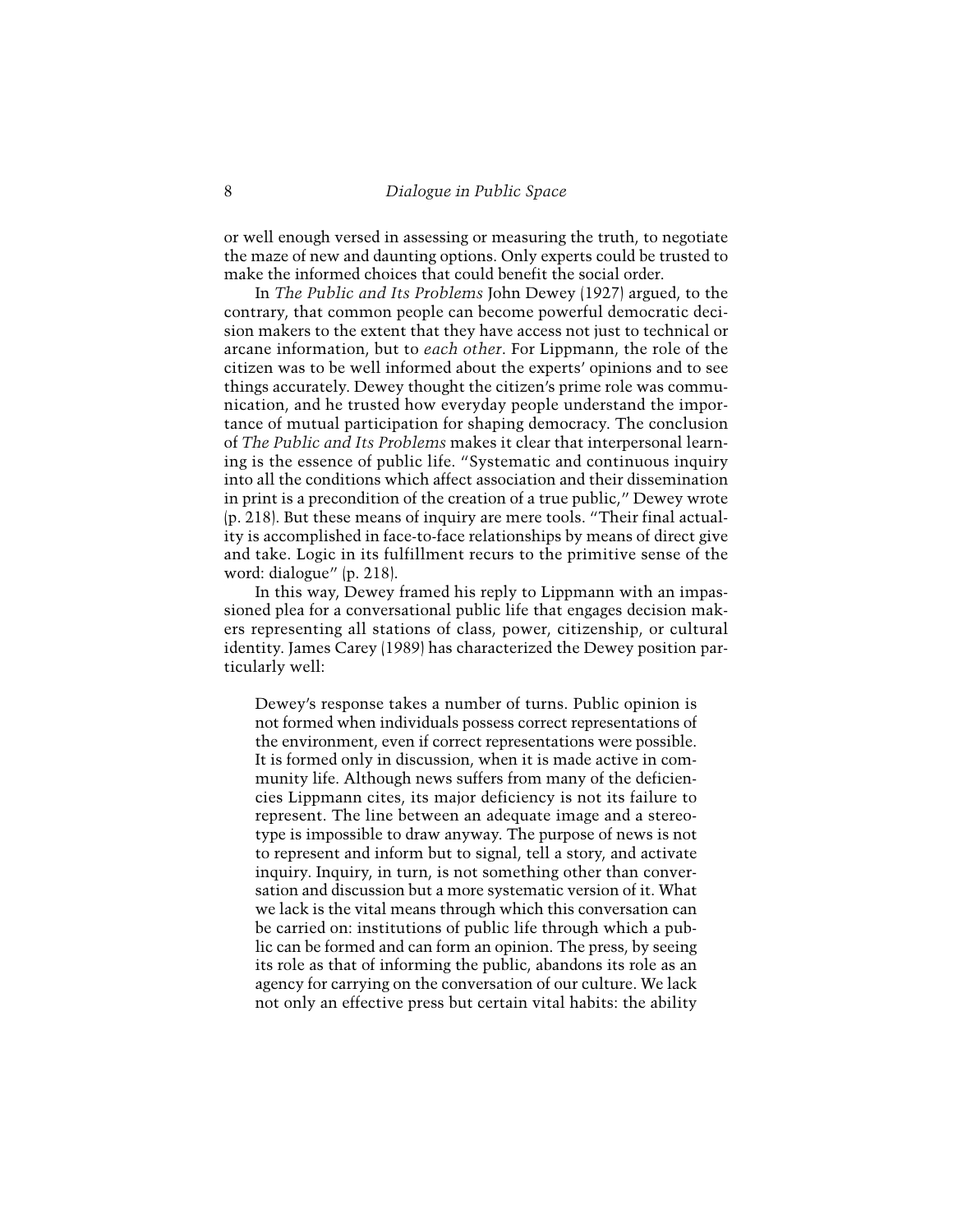to follow an argument, grasp the point of view of another, expand the boundaries of understanding, debate the alternative purposes that might be pursued. (pp. 81–82)

In other words, the problem of a democracy *is* a problem of public opinion, but not in the sense that Lippmann meant by the term, where public opinion is shaped by effective information flow. Dewey, like Buber, recognized the primacy of human speech. He conceived democracy as the political process by which dialogue can create a public in the first place, and the "habits" of which Dewey and Carey speak are largely the habits of Buber's dialogue. There is no public until it forms itself, shapes itself, in fact *hears* itself through its own talk. Any politician who proclaims a faith in "the people" is implicitly saying there should be faith in how the people talk with each other about issues of common—that is, community—concern.

## CHARACTERISTICS OF DIALOGUE

In a previous analysis (Cissna & Anderson, 1994a), we synthesized eight characteristics of dialogic communication from the literatures of practitioners and philosophers. How do people speak, listen, and respond when their common concerns, and the quality of their relationships, govern communication quality? As we unfold it in this work, the literature is surprisingly extensive and insightful. Dialogue tends to develop in relationships, groups, and communities characterized by:

- *Immediacy of presence.* Presence implies that dialogue partners speak and listen from a common place or space from which they experience access to each other. Communicators sense that, for each other, they are relating *here* (a shared space) and *now* (an immediate moment in time). In many situations, the first task of communicators or planners is to clear such a space, but the clearing doesn't guarantee dialogue so much as it enables it.
- *Emergent unanticipated consequences.* Dialogue presumes a certain spontaneity and improvisation linking communicators. The reason dialogue often seems to repair manipulation is that, in it, all parties enter without full knowledge of the directions that may be taken within the conversation. They are willing to invite surprise, even at the expense of sacrificing strategy at times.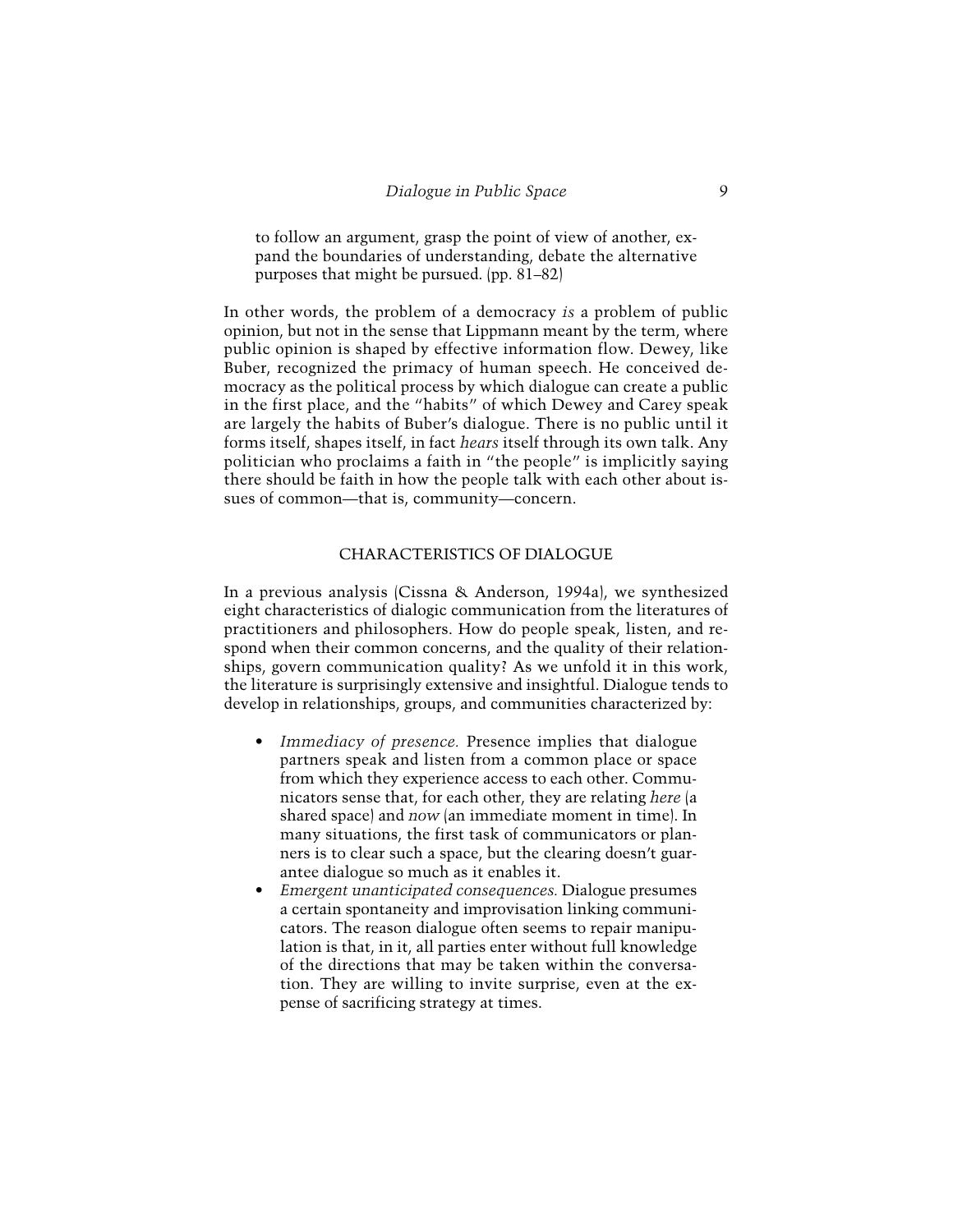- *Recognition of strange otherness.* By strange otherness we mean that a dialogue partner assumes not only that the other person is different (that is often obvious, of course), but is different in strange—that is, in essentially and inevitably unfamiliar or unpredicted—ways. Strangeness means the other cannot be reduced to an adjusted version of a "me"; there is always more, and confronting the strange implies imagining an alternate perspective. Such strangeness is not necessarily a threat, but is as often an invitation for learning.
- *Collaborative orientation.* By collaboration, we suggest that dialogue partners stand their own ground while they remain concerned about the current and future ground of others. Dialogic collaboration, however, does not suggest happy two-way backscratching. Indeed, collaboration embraces conflict, because by recognizing accurately the other's perhaps antithetical position in relation to one's own, we *confirm* each other.
- *Vulnerability.* Dialogue finds participants open to being changed. We speak from a ground that is important to us, but we do not defend that ground at all costs. Dialogue makes participants willing to be persuaded; dialogue makes us protean creatures. Personalities, understood from a dialogic perspective, are less things that we "have" than they are patterns of changingness.
- *Mutual implication.* A process of dialogue means that speakers anticipate listeners or respondents and incorporate them into messages. In a dialogic process, speaker and listener interdepend, each constructing self, other, and their talk simultaneously. Dewey and Bentley (1949) similarly used the word *trans-action* to suggest a new sense of human causality. Humans aren't changed by actions traded back and forth from one individual to another, but by the very existence of relationship itself. Communication isn't primarily "caused" by either party, but develops through the relation of both, in concert. Even when one person might seem to be the sole speaker, the voices of listeners are already present, said Russian language theorist Mikhail Bakhtin (1981, 1984, 1986). For the same reason, Buber referred to the term *I-Thou* as a "primary word" (not words, plural); what he called "the between," the relation, was a unified phenomenon.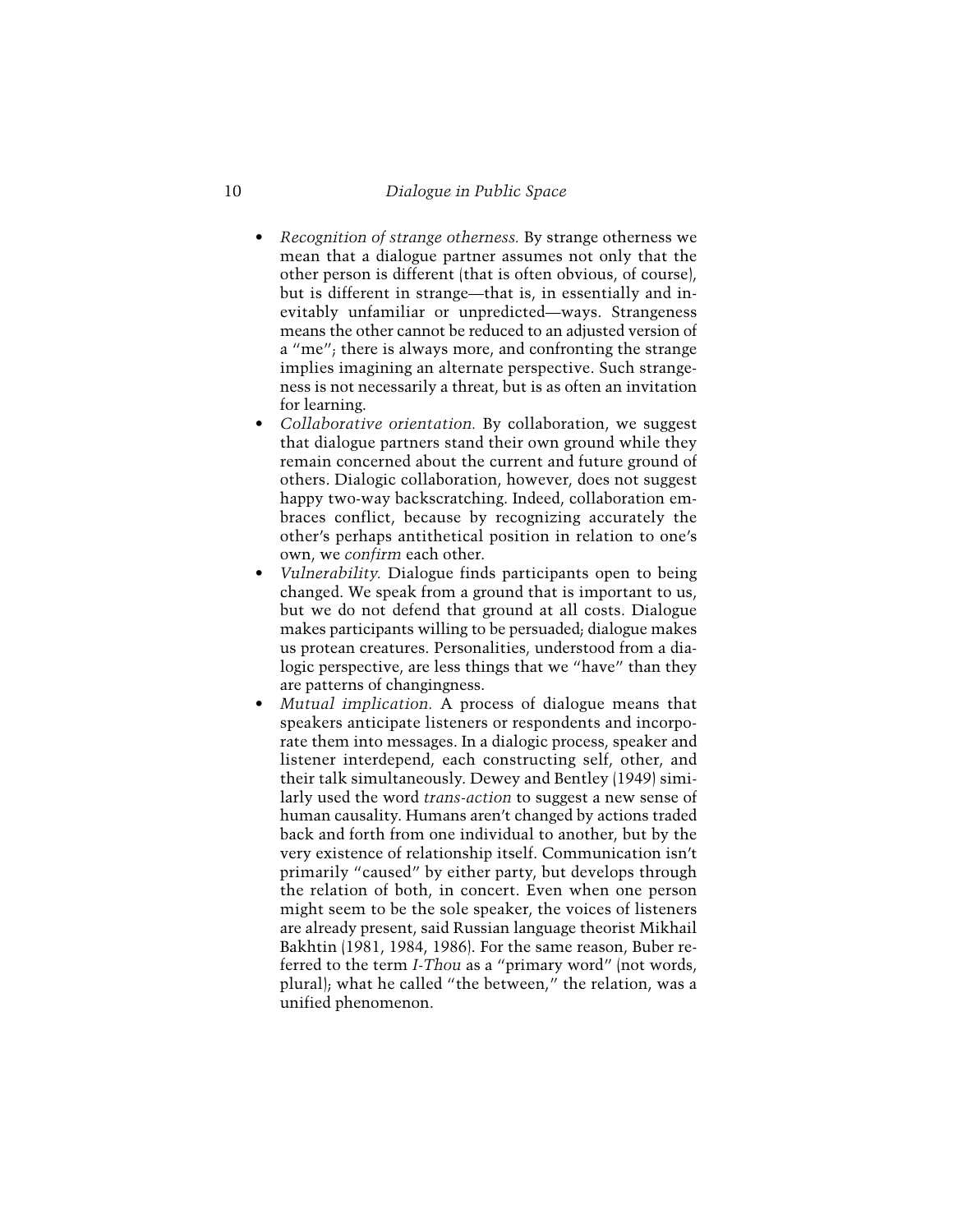- *Temporal flow.* Understanding dialogue always involves understanding the past out of which it flows and the future that it unfolds so persistently. As we have written elsewhere, it "emerges from a past, fills the immediate present (and thus is experienced as 'wide,' 'deep,' 'immersing,' or 'enveloping' by participants), and prefigures an open future" (Cissna & Anderson, 1994a, p. 15).
- *Genuineness and authenticity.* Dialogue partners base their relationship on the presumption of authentic or genuine experience. This means not that people always tell the truth, but that no sense of genuine dialogue can be based on a participant's self-consciously untruthful, hidden, deceptive, or blatantly strategic set of interpersonal calculations. Rather, in dialogue, communicators are assumed to speak and act in ways that match their worlds of experience. Where such trust breaks down, dialogic potential dissolves.

We suggest in this book that public dialogue exhibiting such characteristics is not only possible but imperative, even considering the extent of contemporary cynicism about the effects of electronic and online media on the quality of personal relations and public discourse. Our position rejects Buber's early belief that media and publicity intimidate dialogue, but affirms the position he took later, after his illuminating public dialogue with Rogers. Our position rejects the one sketched by Lippmann's efficient bureaucracy of planners in favor of the messier process by which Dewey trusted communities to talk a future into existence by fits and starts. When a space somehow is cleared for dialogue and when sincere communicators expect and invite it, we glimpse futures that could not have been available or even imagined beforehand. Sometimes that space will be relatively private and interpersonal, such as a family dispute or a therapeutic relationship, sometimes quasi-public, such as classroom interaction, a church committee, or a corporate training session, and sometimes as fully publicized as a school board meeting or a legislative hearing covered by local or national journalists. Using the Buber–Rogers relationship as a springboard, we will consider a variety of such forums.

Our research complements a chorus of voices now invigorating the concept of dialogue.2 Most of them do not connect philosophical and pragmatic ideas to touchstone events in intellectual history in quite the way we are attempting, but they make clear and powerful contributions to contemporary life. We will discuss such voices in more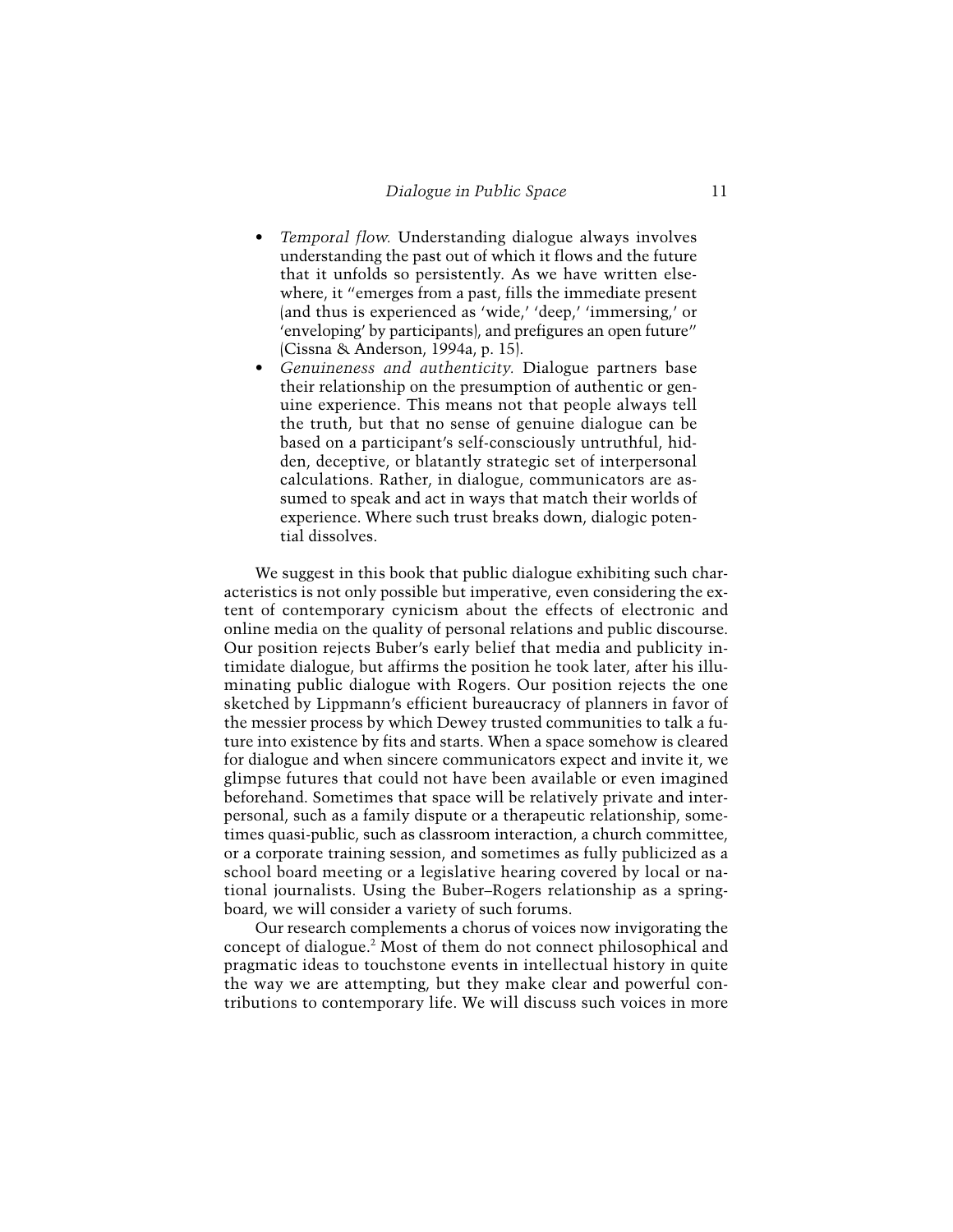detail later in the book. For now, though, consider a representative spectrum of contemporary activities (of course, these are not mutually exclusive categories):

- *Projects to build nontraditional senses of community*. The so-called new electronic media provide new opportunities for dialogue to flourish, as well as new dangers and challenges. Some have noted how online communities can be formed and sustained in nontraditional "spaces" such as chat rooms (Rheingold, 1993) and listservs (Bird, 1999), giving some participants an experience of dialogue they never would have sought out in face-to-face interaction. Magazines such as the *Utne Reader* and television programs such as "Oprah Winfrey" have tried to establish community salons for conversations probing personal and social concerns, creating opportunities to meld participants within coherent, dialogue-focused small groups.
- *Projects to glimpse new potential for personal and interpersonal growth*. The David Bohm Dialogues group (Bohm, 1996) has sponsored many seminars worldwide on personal creativity based on the work of Bohm, a theoretical physicist who believed that dialogue is an essential and creative process underlying all of nature. One of the pivotal points stressed in the Bohm groups is that people must confront the "blocks" that remove them from dialogue, such as role hierarchy, credit/blame, and partial listening. Another program oriented toward improving interpersonal skills, Shem and Surrey's (1998) gender dialogue workshops have involved over 20,000 participants since 1986; their "connection model" stresses the tangible effects of a relational "we," mirroring Buber's concept of "the between."
- *Projects to bring disparate groups and cultures together*. The contemporary recognition of the values of cultural pluralism has increased efforts to bring together people who, in earlier times, would have been pleased to avoid each other except in the political arenas of power. A number of sponsoring groups (National Endowment for the Humanities' National Conversation, National Issues Forums, Public Conversations Project, Public Dialogue Consortium, and others) have developed innovative structures of dialogue that help deeply committed and even ideological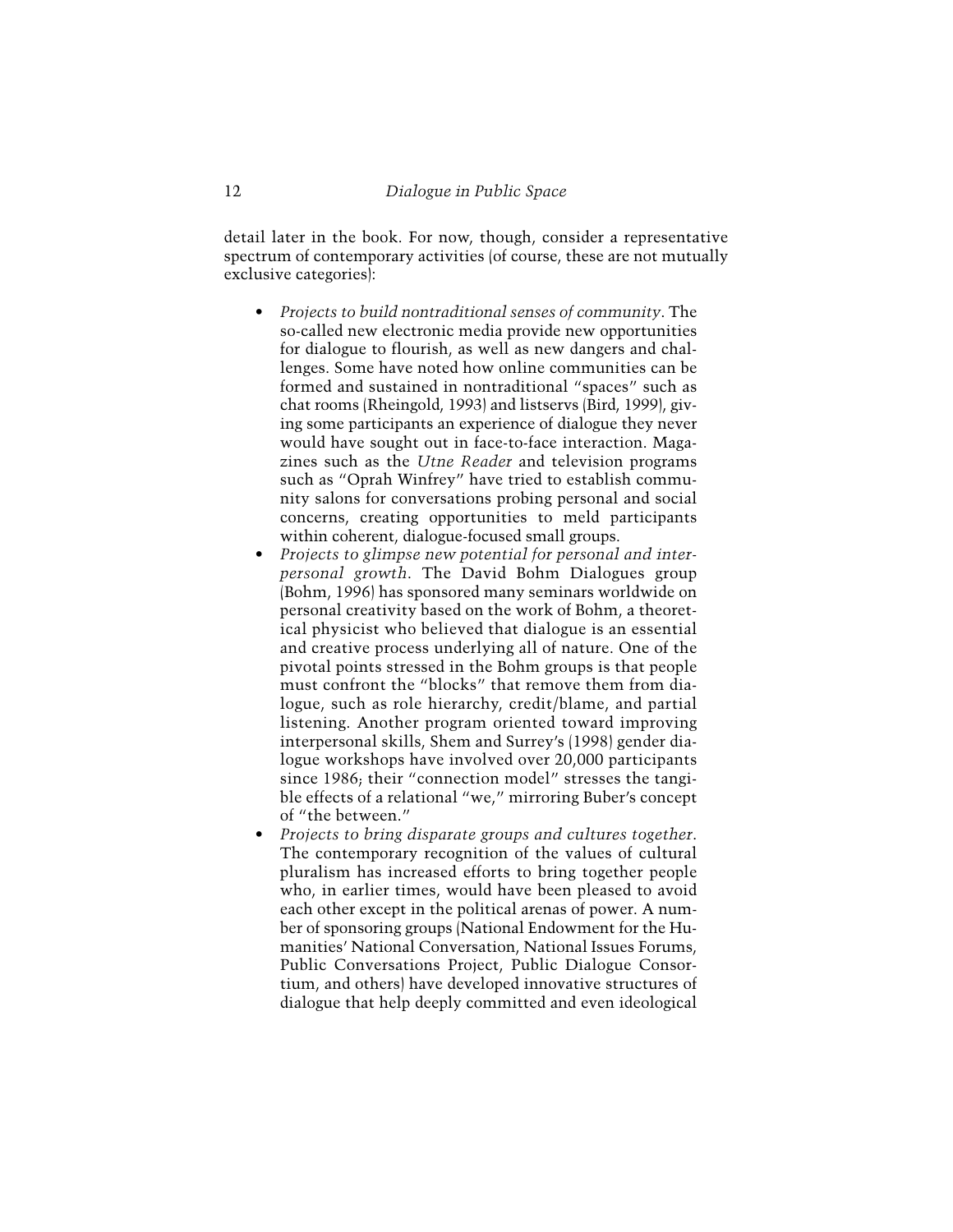citizens listen beyond their previously developed assumptions to include others with contradictory beliefs.

- *Projects to invigorate complex organizations and corporate life*. A powerful trend in recent organizational theory has been the concept of "the learning organization." This vigorous approach, based on the work of MIT professors in that university's Dialogue Project (see Isaacs, 1999; Senge, 1990), stresses systems thinking, cooperative decision making, synergistic knowing, and interpersonal skills.
- *Projects to expand the processes of political participation and choice making*. In one example, James Fishkin (1991) and his colleagues have designed national and international programs involving dialogic "issues forums." These "deliberative opinion polls," quite different from traditional public opinion polling, do not simply tap into what people think about an issue, but instead what they think after their own opinions have been tested in a crucible of conversation with other citizens who take different positions. In addition, much research in "deliberative democracy" is currently exploring how citizens can have access to, and contribute to, wider arenas of opinion and action.
- *Projects to make the institutions of journalism more accessible for public dialogue*. Many journalism researchers, theorists, and practitioners in the 1990s reconceptualized the roles and functions of the daily newspaper and other news media to emphasize public listening and deliberation in addition to message transmission (Anderson, Dardenne, & Killenberg, 1994; Charity, 1995; Rosen & Merritt, 1994). A paper can report the news, for example, and also serve as a community forum for dialogue. The labels "public journalism" and "civic journalism" have become contested terms within the profession, but they generally refer to a movement to frame journalism more in terms of a conversational public sphere.
- *Projects to define literary and philosophical insight in new ways*. Developments in many disciplines now stress dialogue far more than they did just a few years ago. For example, a dialogic discourse ethic has had widespread impact on many academic traditions, especially among critical theorists (Habermas, 1992). New theories of narrative knowing in rhetoric and the human sciences privilege dialogue (Clark, 1990; McPhail, 1996; Shotter, 1993a). Contemporary